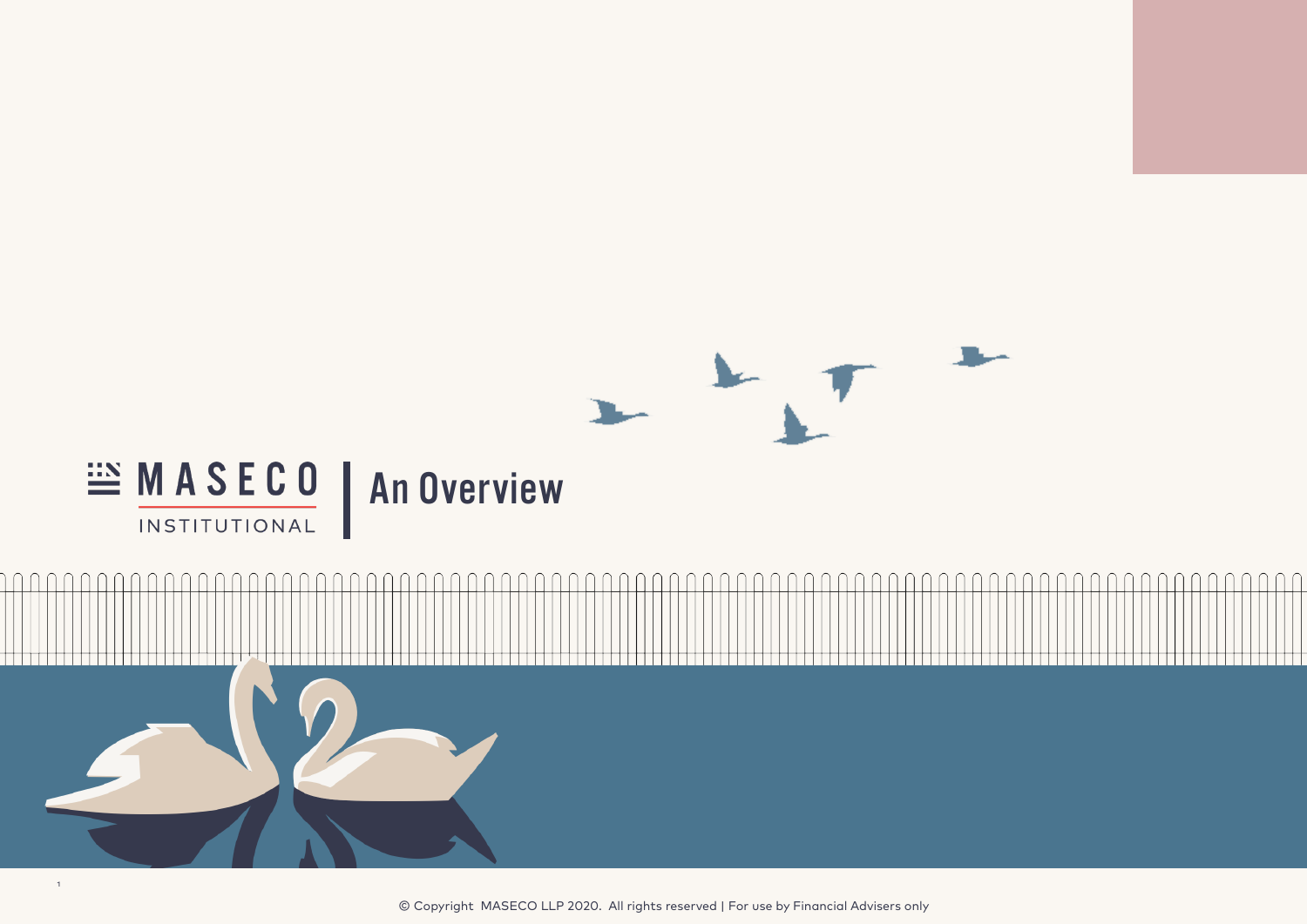### $\cong$  MASECO INSTITUTIONAL



# The MASECO Institutional solution for US Clients

MASECO LLP ("MASECO") is a wealth management firm specialising in the development and implementation of tax-efficient wealth management solutions and discretionary investment management services for US individuals, families, trusts and foundations.

The Managing Partners of the firm established a practice within one of the largest global Private Banks over a ten year period before establishing MASECO which trades as MASECO Private Wealth and MASECO Institutional.

MASECO LLP is authorised and regulated by the Financial Conduct Authority (FCA) in the United Kingdom and registered with the Securities Exchange Commission (SEC) in the United States of America.

MASECO Private Wealth is the intermediation arm of the business and provides wealth planning and discretionary fund management services for US individuals, families and trusts.

MASECO Institutional (MI) was set up to help Financial Advisers work with their US connected clients.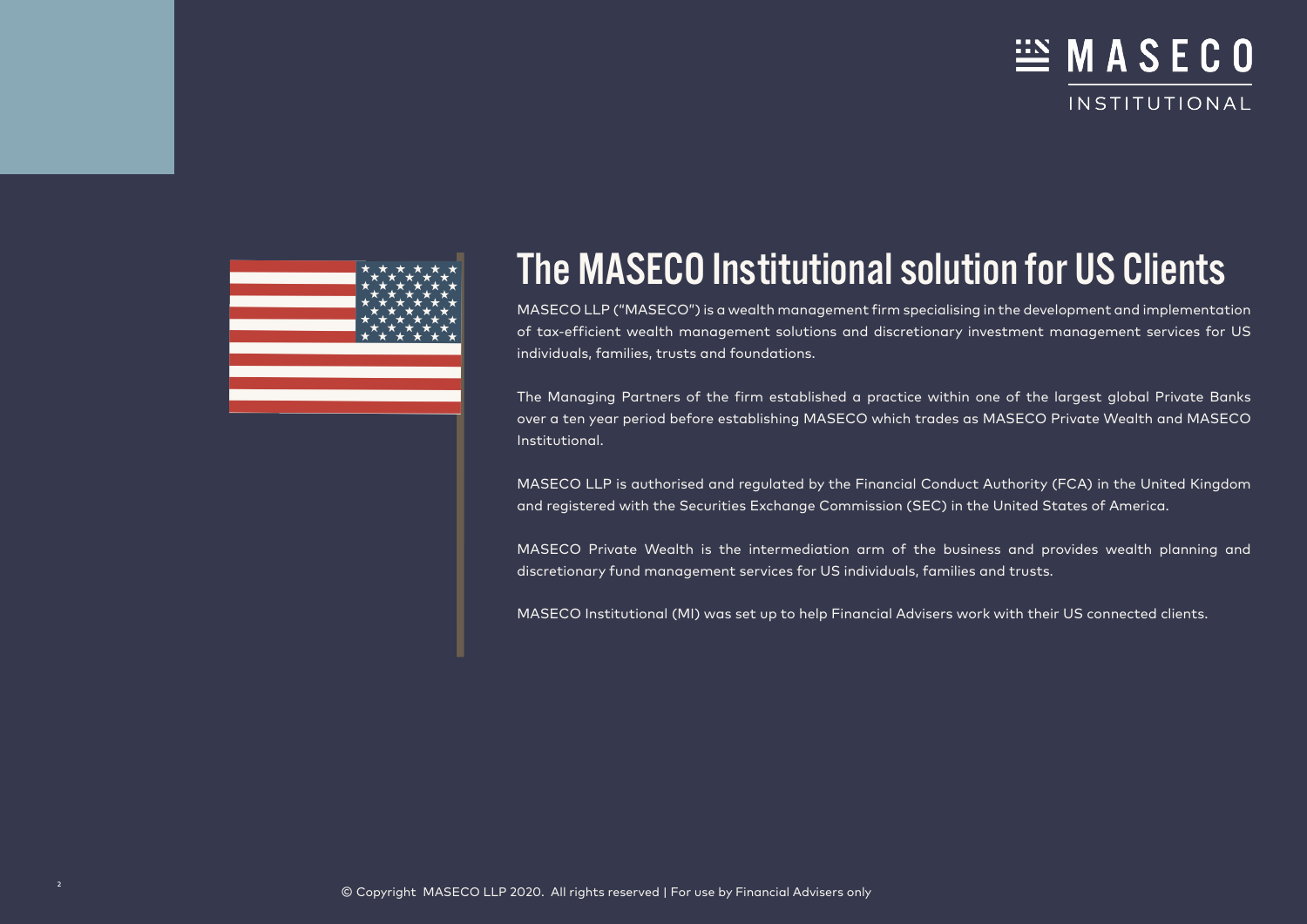INSTITUTIONAL

**EMASECO** 

## How MI can help your US-connected clients

### **Specific targets**

Due to the specialised nature of our offering, the clients we are able to help most effectively are typically:

- US citizens residing in (but not limited to) the UK, particularly those who have been resident in the UK for more than seven years.
- UK citizens planning to move to, or currently living in the US.
- US citizens who are beneficiaries of offshore trusts.
- Those marrying or divorcing, with dual nationalities.
- US connected clients with minimum investible assets of \$250,000

### **Challenges facing your US clients**

US citizens living in the UK may face a number of complex challenges when it comes to allocating and investing their assets, from IRS and HMRC dual reporting requirements to conflicting tax considerations.

For more information, please refer to MASECO's Challenges facing US Clients Factsheet. Not fully understanding the implications of recent UK and US tax law changes on the investments of US clients may have quite considerable negative tax consequences for those clients. As a result, care needs to be taken when reviewing investment choices and making investment decisions.

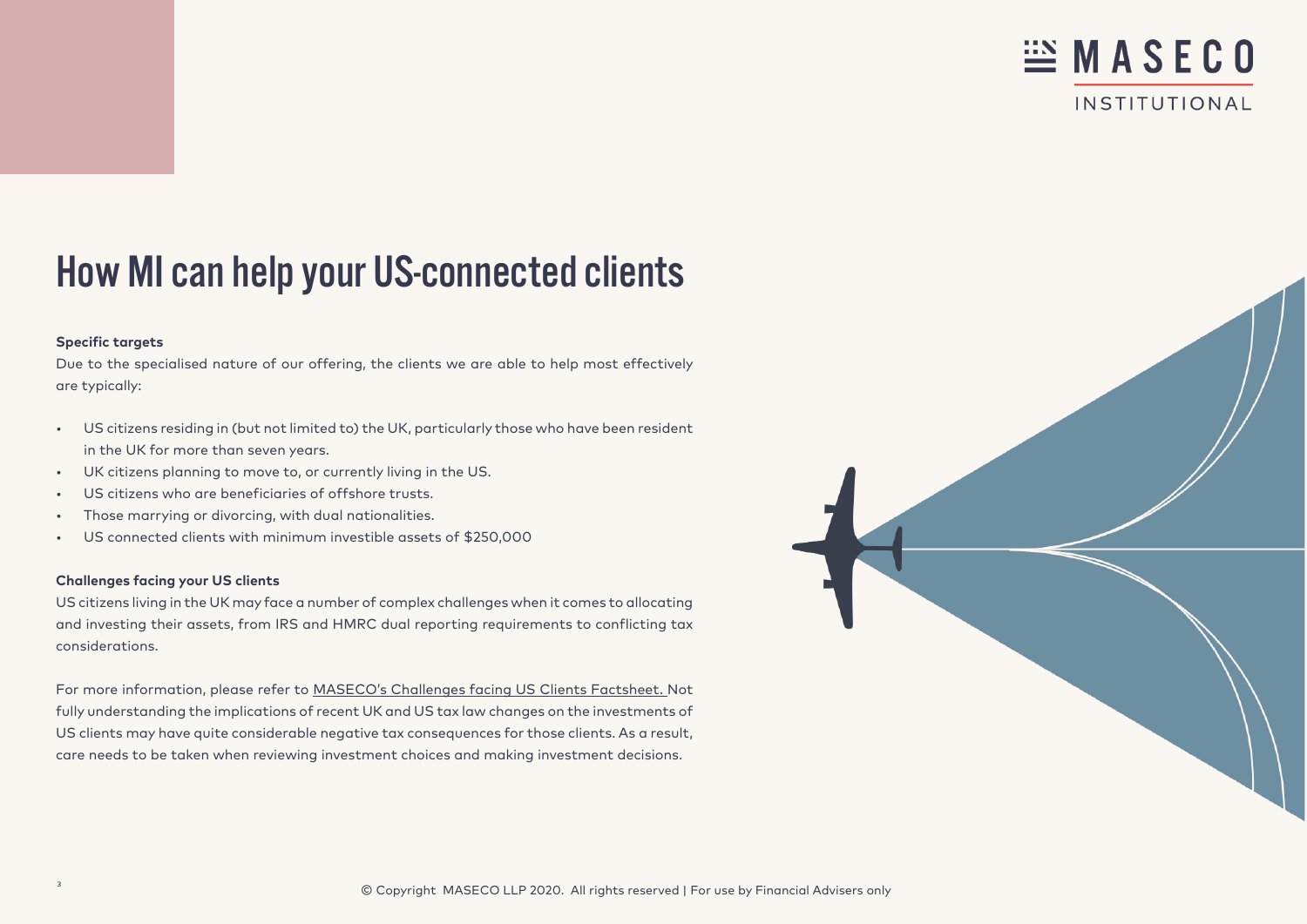### **EMASECO** INSTITUTIONAL



At MI we understand that clients' expectations for a more in-depth wealth management service can place greater demands on a Financial Adviser's time. For US clients, this can be particularly onerous due to the additional regulatory and tax issues to which US clients are subject to.

Despite the challenges facing US clients there are a number of ways in which the investment portfolios of US non-domiciliaries may be structured so that they are tax efficient and compliant from both a UK and a US tax position.

MI provides Financial Advisers with access to MASECO's global investment strategies and solutions that are designed to be both US and UK tax efficient and compliant. Our approach offers you – the Financial Adviser – the opportunity to outsource your clients' portfolio management requirements while at the same time allows you to retain the primary advice relationship. This will help free up your own time and enable you to concentrate on developing your client relationship. MI will have no direct contact with the client, unless requested, and will simply provide a discretionary investment management service.

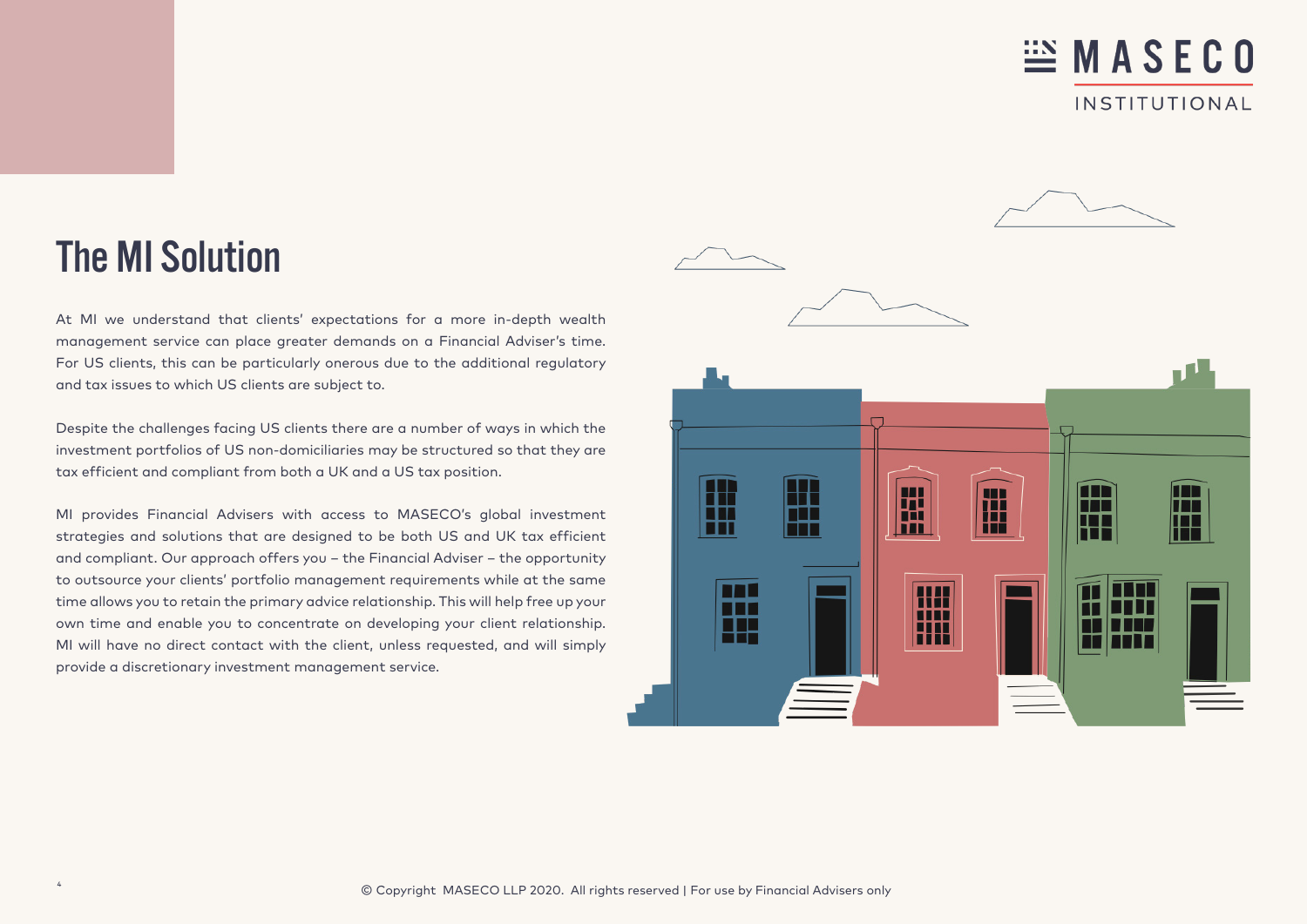### $\cong$  MASECO INSTITUTIONAL



# Working with MASECO Institutional

#### **MI discretionary management service**

MI offers a high quality, tax-efficient discretionary investment management proposition

### **Investment Strategy**

- RationalPortfolios™, our evidence-based approach to investing is quite different, we believe, from other more well-known approaches. We look at academic evidence when structuring portfolios and build them based on the risk premiums that have been proven to exist in the market.
- We hold a number of enduring convictions that form the basis of our investment philosophy informed by both practical evidence and investment theory. This guides the decisions we make on behalf of our clients:
- Structuring a robust and highly diversified portfolio that suits the needs of a specific client;
- Minimising costs of all kinds (both financial and emotional);
- Aligning the risk of the portfolio correctly.



#### **Tax Efficient Investing**

- We believe that managing the tax/wealth equation is vital when working with US clients who often have two tax regimes to consider when making an investment decision.
- Our goal is to effectively use the tax allowances available currently to your clients. We have helped to create US institutional asset class funds with UK reporting status and offshore funds which have been elected to be US tax efficient. Although we are not tax advisers, we conduct tax analysis on our clients' existing portfolios to assess whether restructuring a portfolio makes economic sense. We consider both the US and UK tax liabilities and foreign exchange movements, the tax status of the funds, as well as holding periods for US tax purposes.
- All of our US clients, including trusts, will receive in-depth US and UK tax and activity reports to aid with their tax filing obligations.
- Most of our clients do not have to file the Report of Foreign Bank Accounts (FBAR) on their portfolios as their assets are custodied in the US.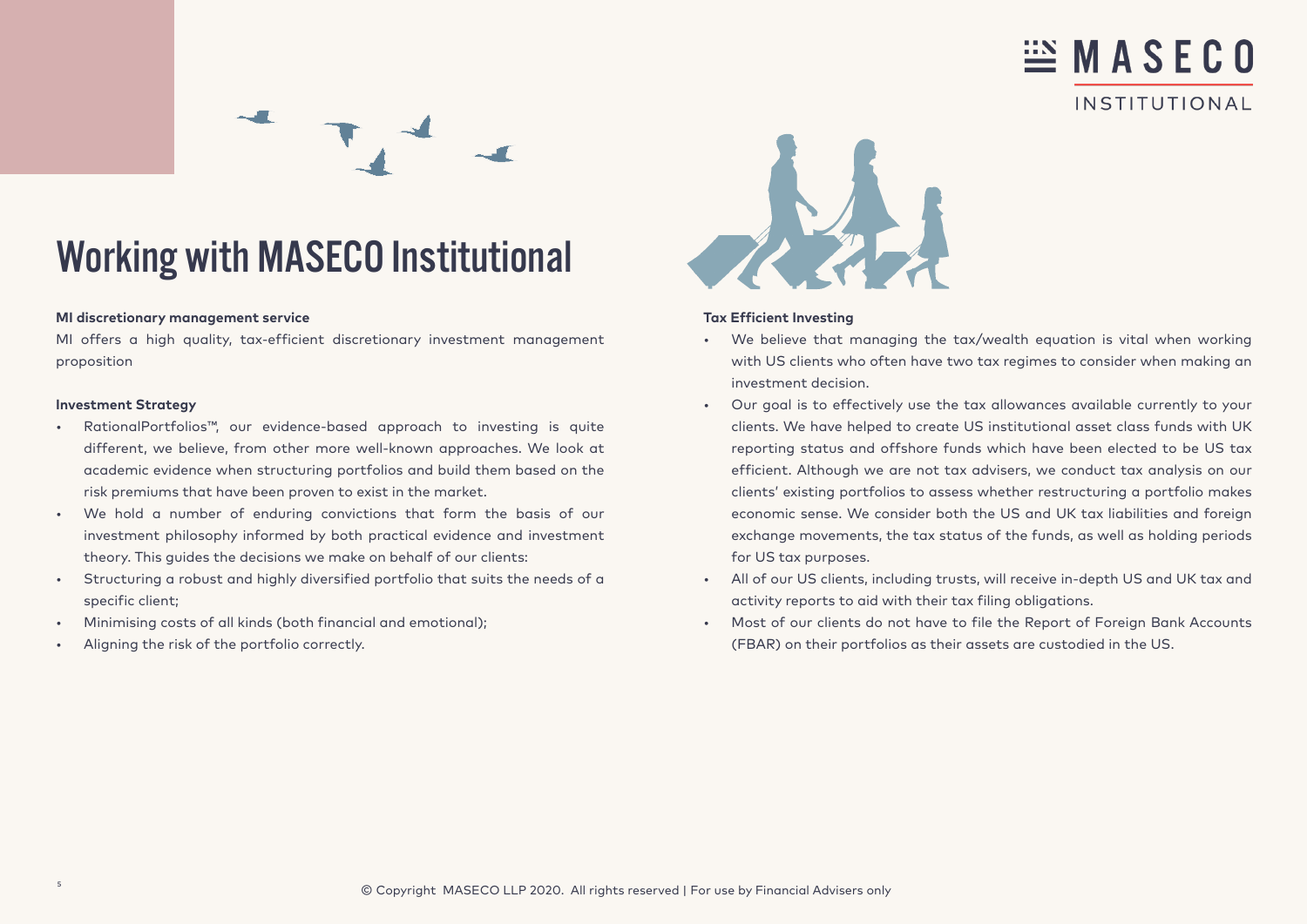### **EMASECO** INSTITUTIONAL

## **Benefits**

### **Benefits to you**

- Our products help Financial Advisers as they review their core activities in light of the retail distribution review (RDR), allowing them to outsource investment management for US clients where they feel that this may enhance their client relationships.
- Retain client relationship and remain the trusted adviser to the client.
- Outsource business risk of managing accounts for American clients.
- Access MASECO's investment strategies and solutions.



### **Benefits to your client**

- US and UK tax efficient investments that may significantly reduce the combined taxes due on their investments.
- US 1099 tax reporting.
- Eliminate need to report assets on FBAR or other foreign financial asset forms due to US custody.
- Low cost, institutional investment philosophy.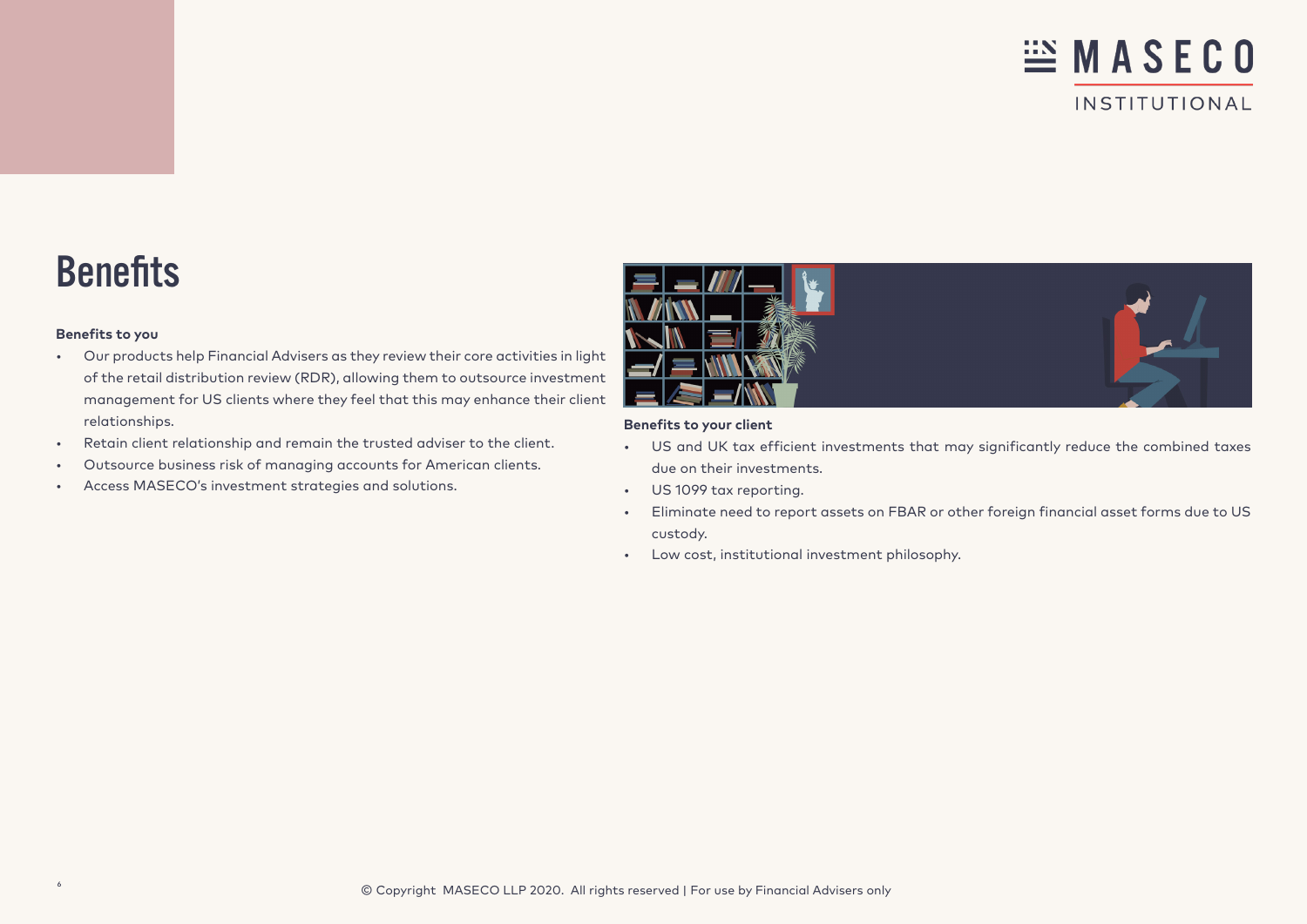

### $\mathbb{Z}$  MASEC0 INSTITUTIONAL



## Our service to you and your client

### **Client ownership**

MI does not seek to own the client relationship, which shall remain with you, the Financial Adviser.

### **Advice**

A large part of MASECO's portfolios are made up of US mutual funds registered and operated in the United States under the Investment Company Act 1940. US mutual funds are currently not regulated by the FCA and are classified as Non-mainstream Pooled Investments (NMPI). US mutual funds that are registered and operated in the United States under the Investment Company Act 1940 may be promoted to retail clients who meet the classification of US persons (below) under COBS 4.12.4R(5) exemption 13.

A person who is classified as a United States person for tax purposes under United States legislation or who owns a US qualified retirement plan.

As the Financial Adviser, you will supply the advice and recommendation regarding the services that MASECO will provide and any necessary information, disclosures, explanations and documents to the client. We will give you, for this purpose, all information, disclosures, explanations and documents that we are required to provide under the rules of the FCA.

You are responsible for determining the suitability of our services for those assets and, where this happens, for any advice you may give to the clients when completing our Client Profile form including the section detailing the asset allocation to a MASECO core portfolio.

The responsibility for advice given on the client's other assets is retained by you.

MI understands the issues involved in this process and may provide training on how to compliantly refer introductions to MI.

### **Service details**

MI will send the client: investment account structures, asset allocation, and periodic investment outlook reports (our Investment bulletins). MI's Platform Service Provider will provide custody, trading, tax reporting, foreign exchange, online account access, and quarterly client account statements.

- MI will only be responsible for the investment and management of the client's specific assets that have been introduced to us.
- The service is discretionary investment management using risk modelled portfolios aligned with the spectrum of client risk profiles. The portfolios will primarily (if not exclusively) contain US SEC registered 1940 passive mutual funds (NMPI) in an Institutional share class.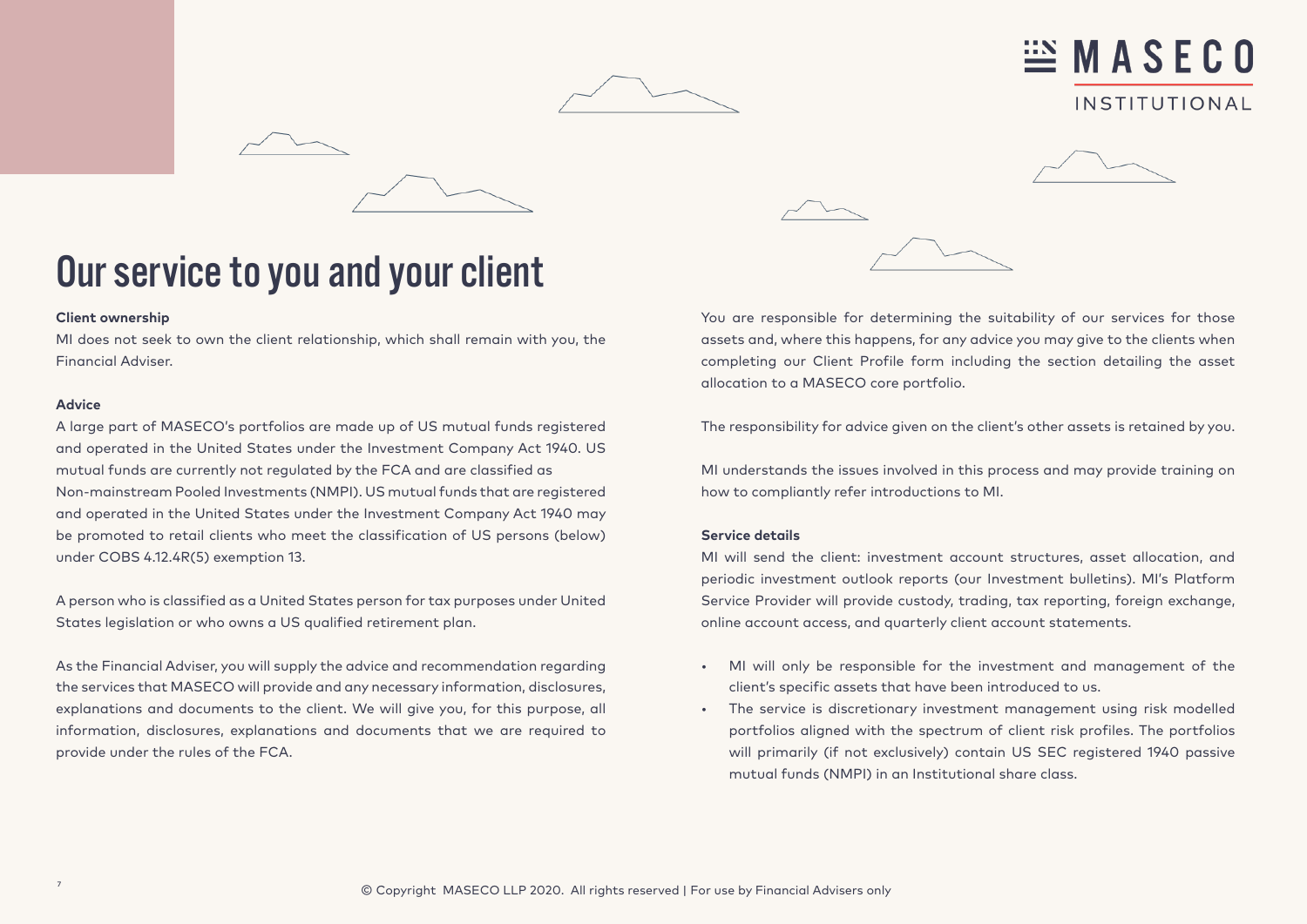### $\cong$  MASECO INSTITUTIONAL

## More about our service

### **Portfolio selection**

MI provides the Financial Adviser with strategic portfolio summary sheets giving details of each of the risk-aligned portfolios so that they can match their client's risk profile to the appropriate portfolio. The Financial Adviser provides MI with the instruction to allocate the client's funds to the selected portfolio as part of the MI Client Profile document.

Although we believe that US registered UK Distributer Status or UK Reporting Fund Status Funds are an appropriate solution for many Americans living in the UK, or trustees with US and UK tax issues, it is important to recognise that MASECO is not a tax adviser but a wealth management firm that considers taxes when working with clients. These investments may not be suitable for all investors and so a careful assessment of a client's personal situation is very important.

In exceptional circumstances, if requested by the Financial Adviser, it may be possible to provide a more tailored discretionary investment management service. This service is only available for relationships of over \$1 million and by specific request from the Financial Adviser.

### **Our fees**

MI fees are charged to the client on a banded sliding scale depending on the market value of the account and are subject to a minimum annual fee of \$3,000. For further details of our fee structure, please refer to MASECO's Terms of Business or the How to Introduce a US Client to MASECO Institutional factsheet.

### **Your fees**

MI does not pay the Financial Adviser an Introducer Fee. Therefore the Financial Adviser may agree a separate fee with the client which is detailed by the client within the Client Profile document. At the client's instruction, MI will collect the fee due to the Financial Adviser and pay it directly into the nominated bank account of the firm signing the MI Introducer Agreement. Any fee specified within the Client Profile will be deemed inclusive of VAT and you will be responsible for reporting to HMRC for any output VAT charged.

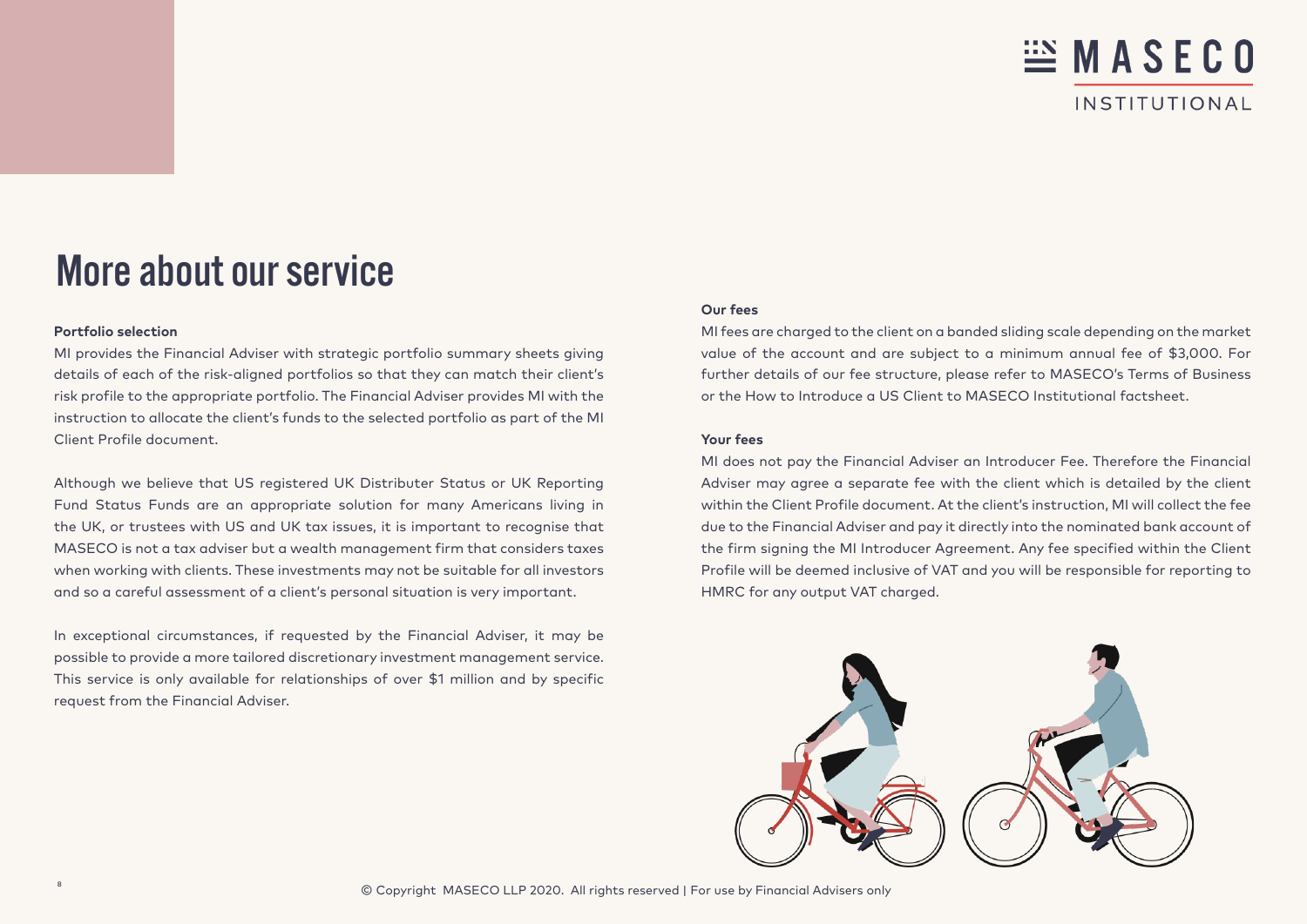**EMASECO** INSTITUTIONAL

## Find Out More

If you would like to maintain your relationship with your US-connected clients, and would like to partner with MI for us to act as the discretionary investment manager, then please contact us. We will be happy to provide you with our Terms of Business and full supporting information regarding the client take-on process and procedures.

Please contact Cormac Naughten, Head of MASECO Institutional to discuss the MI offering in more detail.

#### **T:** 0207 043 0455

**E:** cormac.naughten@masecopw.com

MASECO Institutional is not regulated to provide tax advice either in the US or the UK. .. We strongly recommend that every client seeks their own tax advice prior to acting on any of the strategies described in this document. This document is intended for professional use only and not for client distribution

MASECO LLP (trading as MASECO Private Wealth and MASECO Institutional) is registered in England and Wales as a limited liability partnership (Companies House No. OC337650) and has its registered office at Burleigh House, 357 Strand, London WC2R OHS.

MASECO LLP is authorised and regulated by the Financial Conduct Authority for the conduct of investment business in the UK and is registered with the US Securities and Exchange Commission as a Registered Investment Adviser.

#### Use of information

- Nothing in this document constitutes investment, tax or any other advice and should not be construed as such. This document is provided for information purposes only and is not intended to be relied upon as a forecast, research or investment advice.
- This document does not constitute a recommendation, offer or solicitation to buy or sell any products or to adopt an investment strategy.

Risk Warnings

- All investments involve risk and may lose value. The value of your clients' investments can go down as well as up depending on market conditions and your clients may not get back the original amount invested.
- Your clients' capital is always at risk.
- Currency exchange rates may cause the value of an investment and/or a portfolio to go up or down.
- Alternative strategies involve higher risks than traditional investments, such as speculative investment techniques, which can magnify the potential for investment loss or gain.
- Certain products, such as US Mutual Funds, used within a portfolio are not regulated in the UK and therefore clients will not have the benefit of the protections afforded by the UK regulatory regime.
- Information about potential tax benefits is based on our understanding of current tax law and practice and may be subject to change. The levels and bases of, and reliefs from, taxation is subject to change. The tax treatment depends on the individual circumstances of each client and may be subject to change in the future. Performance
- Past performance is nor a reliable indicator of future results.